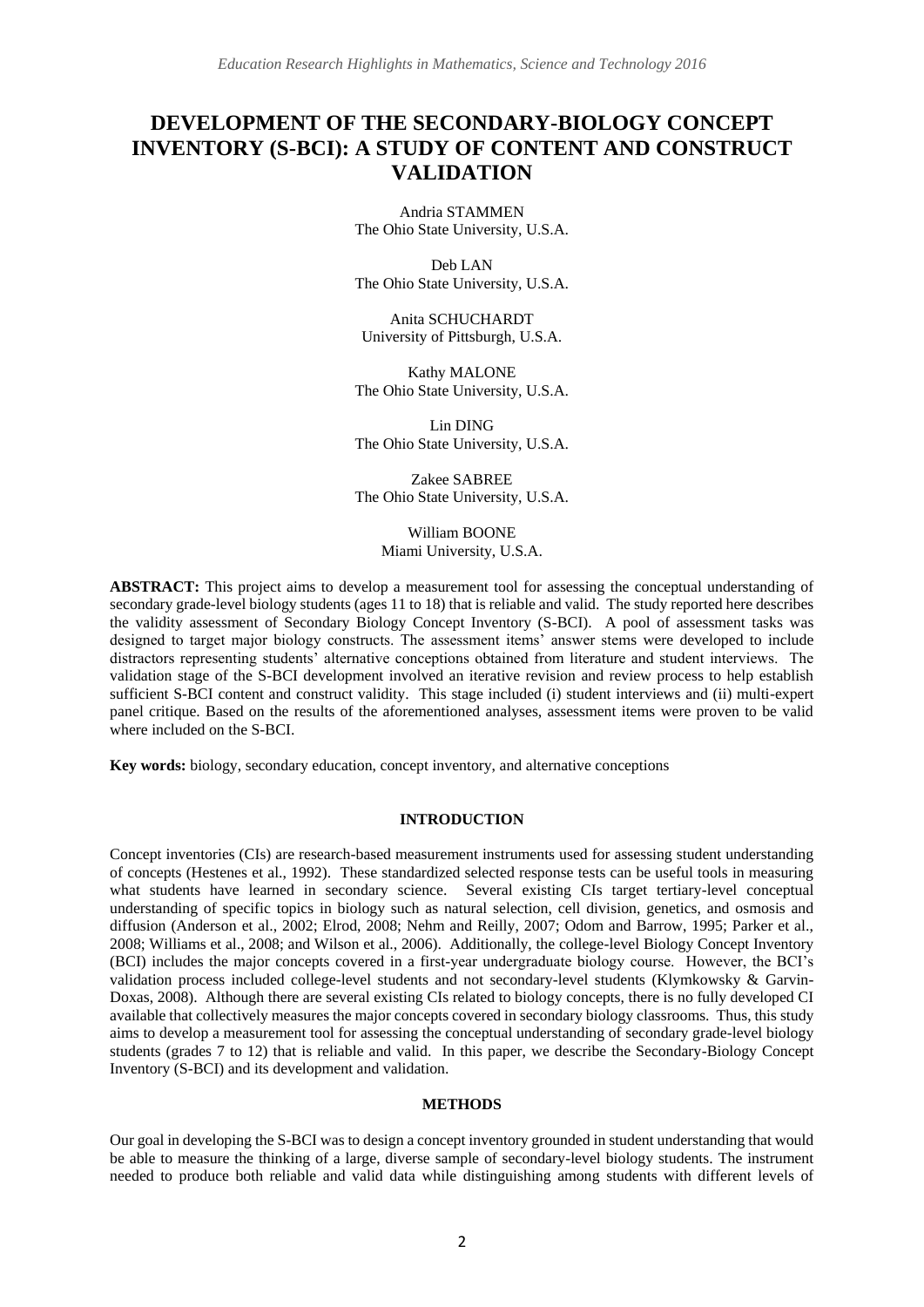secondary-level biology knowledge. With these goals in mind, the S-BCI was developed based on alternative conceptions identified from both a literature review and student interviews (*N*=15). Pools of assessment items were created for consideration (*N*=61) and then modified based on feedback from Expert Panels, composed of biology content experts as well as master level biology high school teachers.

# **S-BCI Constructs and Item Development**

The S-BCI was designed to assess secondary-level students' understanding of core concepts (Table 1). These core concepts were identified by surveying a panel of biology teachers and experts about which concepts represent the fundamental models in the field of biology and are taught at the secondary-level. The following five core concepts emerged from this survey: (i) evolution and diversity, (ii) population interactions, (iii) growth and reproduction, (iv) inheritance, and (v) energy and matter. Each core concept aims to address an essential question (Table 1).

| Table 1. Essential questions associated with the core concepts |                                                                                                         |  |  |
|----------------------------------------------------------------|---------------------------------------------------------------------------------------------------------|--|--|
| Core concepts in S-BCI                                         | <b>Essential questions</b>                                                                              |  |  |
| CC1. Evolution and diversity                                   | How and why do populations change over time?                                                            |  |  |
| CC2. Population interactions                                   | How and why do populations in a system interact with other<br>populations over time?                    |  |  |
| CC3. Growth and reproduction                                   | How is information preserved during reproduction while still<br>produce the variation observed in life? |  |  |
| CC4. Inheritance                                               | How are traits passed from parents to offspring?                                                        |  |  |
| CC5. Energy and matter                                         | How and why do energy and matter transfer within and across<br>systems?                                 |  |  |

An average of 12 single-tiered items were written or adapted from other assessments targeting the core concepts associated with each model (Table 2). A total of 61 selected response items were developed. Each item was comprised of question stem and four to seven possible responses. Many of the distractor responses represented alternative conceptions identified by practitioner observations and empirical research.

| <b>Table 2.</b> Core concepts in S-BCI |                           |  |  |
|----------------------------------------|---------------------------|--|--|
| Core concepts in S-BCI                 | Total number of questions |  |  |
| CC1. Evolution and diversity           |                           |  |  |
| CC2. Population interactions           |                           |  |  |
| CC3. Growth and reproduction           |                           |  |  |
| CC4. Inheritance                       |                           |  |  |
| CC5. Energy and matter                 |                           |  |  |
| <b>TOTAL</b>                           | 61                        |  |  |

#### **Table 2.** Core concepts in S-BCI

## **Validation**

The validation stage of the S-BCI development involved an iterative revision and review process to help establish sufficient S-BCI content and construct validity. This stage included (i) student interviews, (ii) student questionnaires, and (iii) multi-expert panel critique. Based on the responses from the multi-expert panel review, student questionnaires, and student interviews, the S-BCI items were revised.

The multi-expert panel critique stage entailed receiving feedback from two distinct panels: (i) Biology Expert Panel and (ii) High School Expert Panel. The Biology Expert Panel was comprised of five staff and faculty members representing three distinct universities. The High School Expert Panel included eight teachers representing eight public and private high schools. These eight teachers had on average 17 years of experience. These panels critically analyzed the S-BCI for factual/conceptual accuracy, diagrammatic accuracy, alternative conception alignment, and the age-appropriateness of item structure and content including readability metrics.

The student interview stage involved students who were enrolled in undergraduate courses at a public large university (*N*=7) and secondary students enrolled in a biology course at a public high school (*N*=8), respectively. These public learning institutions are both located in the Midwestern United States. Using a "think aloud" interview structure, students, both undergraduate and high school, were asked to explain their understanding of each item's question stem and answer stems.

Additionally, secondary students completed an open-ended questionnaire which asked students to explain their understanding of the items' question stems and common vocabulary terms used in the S-BCI (*N*=73). These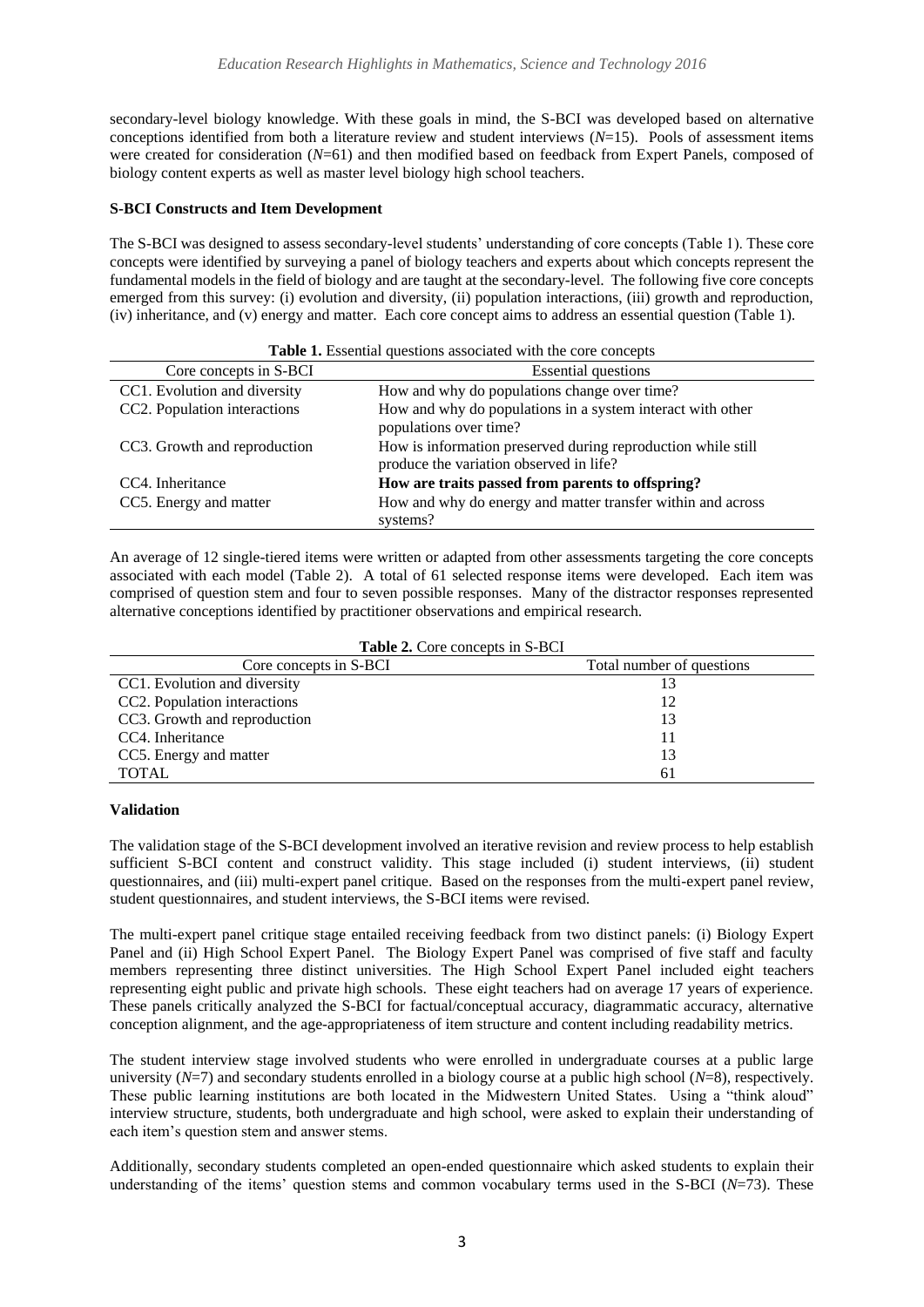interview and questionnaire data were explored for alternative conceptions lacking an empirical presence in literature, in addition to analyzing if students chose correct answers for the correct reasons. Based on the responses from the multi-expert panel review and student interviews and questionnaires, the S-BCI items were revised.

## **RESULTS**

In validating the S-BCI, the first stage of developing content and construct validity included student interviews. From these student interviews, items that were designated as having 'validity concerns' were edited for student questionnaires. Generally, the validity concerns of the assessment items fell under 3 categories: (1) confusion about the wording and problems with complex terms, (2) a lack of understanding of figures associated with the question, and (3) unanticipated alternative conceptions. Each category is briefly defined and then an exemplar is provided to illustrate the S-BCI validation process.

The first category, confusion about the wording and problems with complex terms, is associated with vocabulary within the question stem that students did not understand. These words were first identified in the undergraduate student interviews by students either asking for clarification of the term or a lack of understanding of the terms' definition after further questioning.

The second category, a lack of understanding of figures associated with the question, was discovered during undergraduate interviews and further explored in the high school interviews. During the interviews, each figure was evaluated on two criteria: (i) whether the figure was appropriate for the question; and (ii) whether the figure was necessary to answer the question. Figures that were highly complex and/or not descriptive enough were revised following the undergraduate interviews. The revised figures were then shown during interviews to high school students and further revised when necessary.

The third category, unanticipated alternative conceptions arose from adjustments made to the question stem or response options as a result of alternative conceptions students had that were discovered through the interviews. Exemplar for each category and its progression from expert panel through interviews is described below. These exemplars represent examples of how items were modified during the S-BCI validation process.

## **Exemplar I: Confusion about Wording**

The first exemplar assessment item represents an example of a question that was identified as having validity concerns during the expert panel review and student interviews because of lexicon complexity. The original item (Figure 1) was developed for the Dominance Concept Inventory (Abraham, Perez & Price, 2014). This question was incorporated into the S-BCI because the item aligned with the S-BCI's Inheritance Core Concept (Tables 1 and 2). Furthermore, this task targets common alternative concepts held by some secondary-level students. For example, if a student selects distractor B, then the students may have the alternative conception that within a population, the selective advantage of a particular phenotype is determined by the phenotype's impact on survival and reproduction (Abraham, Perez & Price, 2014).

## **Figure 1.** Original question (Abraham, Perez & Price, 2014)

A rose population has two alleles of a gene for thorn length. Long thorns help protect the roses from herbivory by deer. Allele H1 codes for long thorns, while allele H2 codes for short thorns. Given this information, please indicate which of the following a biologist would infer about the mode of inheritance for allele H2?

- a) It is dominant.
- b) It is recessive.
- c) It is co-dominant.
- d) It is impossible to determine.

The original question (Figure 1) was reviewed by both the Biology Expert Panel and High School Expert Panel. The expert panel review data suggested that description of the allele variants (i.e. allele H1 codes and allele H2 codes) may cause student confusion. The term 'herbivory' was also identified as a term that may lead to student comprehension issues. Therefore, this question was edited to reduce student confusion towards science specific lexicon (Figure 2).

**Figure 2**. Edited question after expert panel review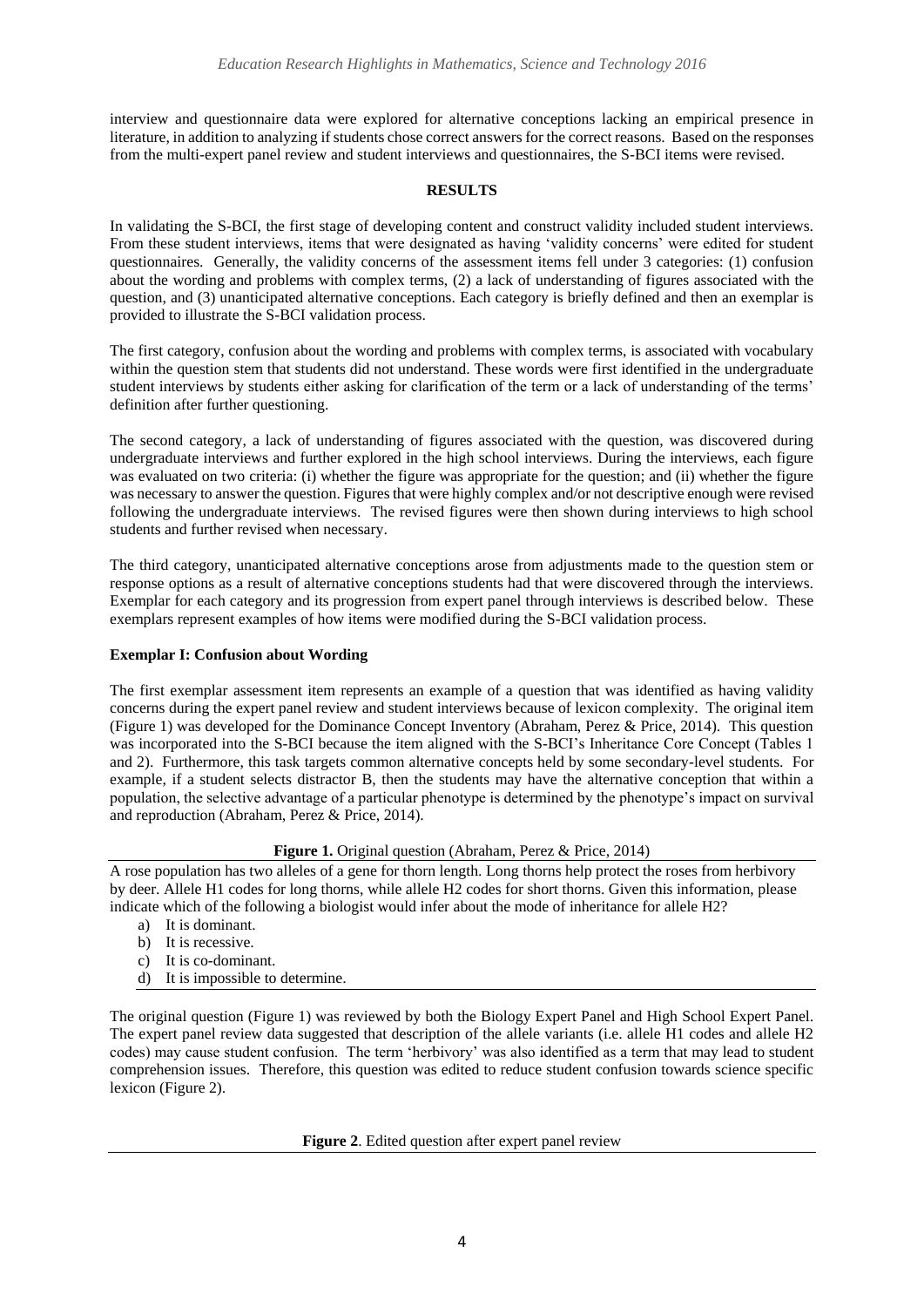In a rose population, there are two variants for thorn length, short thorns and long thorns. Long thorns help protect the roses from being eaten by deer. Given this information, please indicate which of the following a biologist would infer about the mode of inheritance for short thorns?

- a) It is dominant.
- b) It is recessive.
- c) It is co-dominant.
- d) It is impossible to determine.

The assessment item in Figure 2 was further evaluated for validity during the undergraduate interview stage. During these interviews, the students indicated that the phrase 'mode of inheritance' could be reworded in order to reduce terminology confusion. As a result, the phase 'mode of inheritance' in the original question (Figures 1 and 2) was replaced with the phrase 'the way [thorns] are inherited' (Figure 3). Furthermore, the answer stems were expanded to include descriptions of student reasoning related to her/his conceptual understanding. That is, if a student selects choice A, then that student is likely to have the alternative conception that dominant traits provide an adaptive advantage.

## Figure 3. Edited question after undergraduate interviews

In a rose population, there are two variants for thorn length, short thorns and long thorns. Long thorns help protect the roses from being eaten by deer. Given this information, please indicate which of the following a biologist would infer about the way short thorns are inherited?

- a) It is a dominant inheritance pattern because short thorns have an adaptive advantage.
- b) It is a recessive inheritance pattern because short thorns are more widespread in the population.
- c) It is a co-dominant inheritance pattern because both long and short thorns are found in the population.
- d) It is impossible to determine.

## **Exemplar II: Figures Associated with the Question**

The second exemplar assessment item represents a question that was identified as having validity concerns related to figure representation during the expert panel review and student interviews. The original item (Figure 4) was developed by the research team for S-BCI because the item aligned with the S-BCI's Evolution and Diversity Core Concept (Tables 1 and 2). The assessment item targets common alternative concepts held by some secondarylevel students. For example, if a student selects distractor D, then the students may have the alternative conception that natural selection is only related to the survival of the strongest organisms in a population.

## **Figure 4.** Original question

A biologist has been growing a population of bacteria on a growth media containing an antibiotic for 2 days and then switching the bacteria to media without the antibiotic for 2 days. The biologist noticed that initially very few bacteria survived (i.e., were resistant to the antibiotic), but now almost 100% of the bacteria survive. He proposes that

- a) The environment (the growth media with the antibiotic) caused the bacteria to become resistant to the antibiotic. Each generation more bacteria changed and so now more survive.
- b) The environment (the growth media with the antibiotic) caused the bacteria to become resistant to the antibiotic. These bacteria survived and increased their reproduction more than nonresistant bacteria and so now more survive.
- c) Initially, some bacteria were resistant to the antibiotic and some weren't. The environment (the growth media with the antibiotic) allowed those that were resistant to survive and reproduce better than the nonresistant bacteria and so now more survive.
- d) Initially, some bacteria were stronger than the other bacteria. The environment (the growth media with the antibiotic) allowed those that were stronger to survive and reproduce better than the weaker ones and so now more survive.

During the next phase of the validation process for this item, the expert panels' suggestion that the context of the question stem assumed knowledge of laboratory procedures and equipment/materials in addition to understanding natural selection in bacteria populations was incorporated into the modification of this question. Specifically, the panel proposed that including a pictorial representation would help students conceptualize the laboratory procedures and equipment/materials associated with this item (Figure 5). For the undergraduate interviews, the question was edited to include more information within the table including the images. During the undergraduate interviews, there was confusion surrounding the abundance of information that was initially given in paragraph form. Several of the undergraduate students found the information redundant. All of the information about the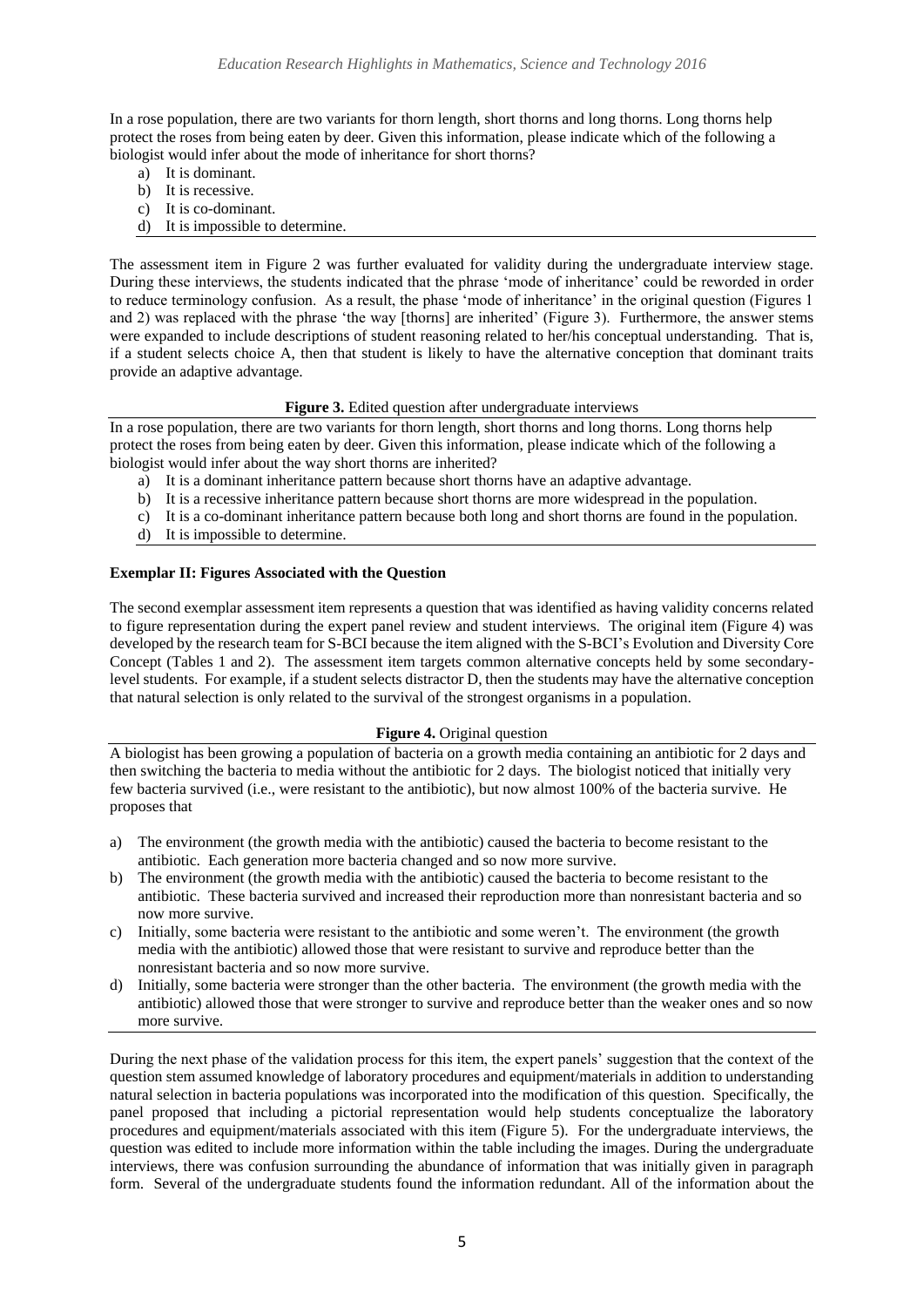biologists' procedures were summarized in the table, rather than in a paragraph within the question stem. The term "media/medium" was removed and replaced with "dish" because the word "media/medium" directed students towards thinking about digital media rather than growth media. After the undergraduate interviews the question was edited as shown in Figure 5.



A biologist is conducting an experiment using bacteria. See the figure below for her procedure:

| Day 1                                                                         | Day 2                                                                                                                            | Day 3                                                 | Day 4                                           |
|-------------------------------------------------------------------------------|----------------------------------------------------------------------------------------------------------------------------------|-------------------------------------------------------|-------------------------------------------------|
|                                                                               |                                                                                                                                  |                                                       |                                                 |
| Bacteria (small dots) in a<br>dish containing nutrients<br>and an antibiotic. | Bacteria in a dish<br>containing nutrients and an<br>antibiotic. Some of this<br>bacterium is moved to the<br>new dish on day 3. | Moved bacteria in a dish<br>containing no antibiotic. | Bacteria in a dish<br>containing no antibiotic. |

After a year of doing this rotation with this population of bacteria, the biologist noticed that, while initially very few bacteria survived, now almost 100% of the bacteria survive when placed in a dish with nutrients and an antibiotic. What might she conclude:

- a) The environment (with the antibiotic) caused the bacteria to become resistant to the antibiotic. Each generation more bacteria changed and so now more survive.
- b) The environment (with the antibiotic) caused the bacteria to become resistant to the antibiotic. These bacteria survived and increased their reproduction more than nonresistant bacteria and so now more survive.
- c) Initially, some bacteria were resistant to the antibiotic and some weren't. The environment (with the antibiotic) allowed those that were resistant to survive and reproduce better than with the nonresistant bacteria and so now more survive.
- d) Initially, some bacteria were stronger than the other bacteria. The environment (with the antibiotic) allowed those that were stronger to survive and reproduce better than the weaker ones and so now more survive.

During the high school interviews, it was found that high school students continued to find the images as confusing. Students associated the same growth plate across all four days without understanding the different types of combinations of nutrient and antibiotic in each plate. Therefore, after high school interviews the figure was redesigned so that the days of the dish containing both nutrients and antibiotic from those of the dish containing nutrient but no antibiotic were separated from each other. The edited image for the question can be found below in Figure 6. The question stem and choices for response remained the same.



# Figure 6. Edited question after high school interviews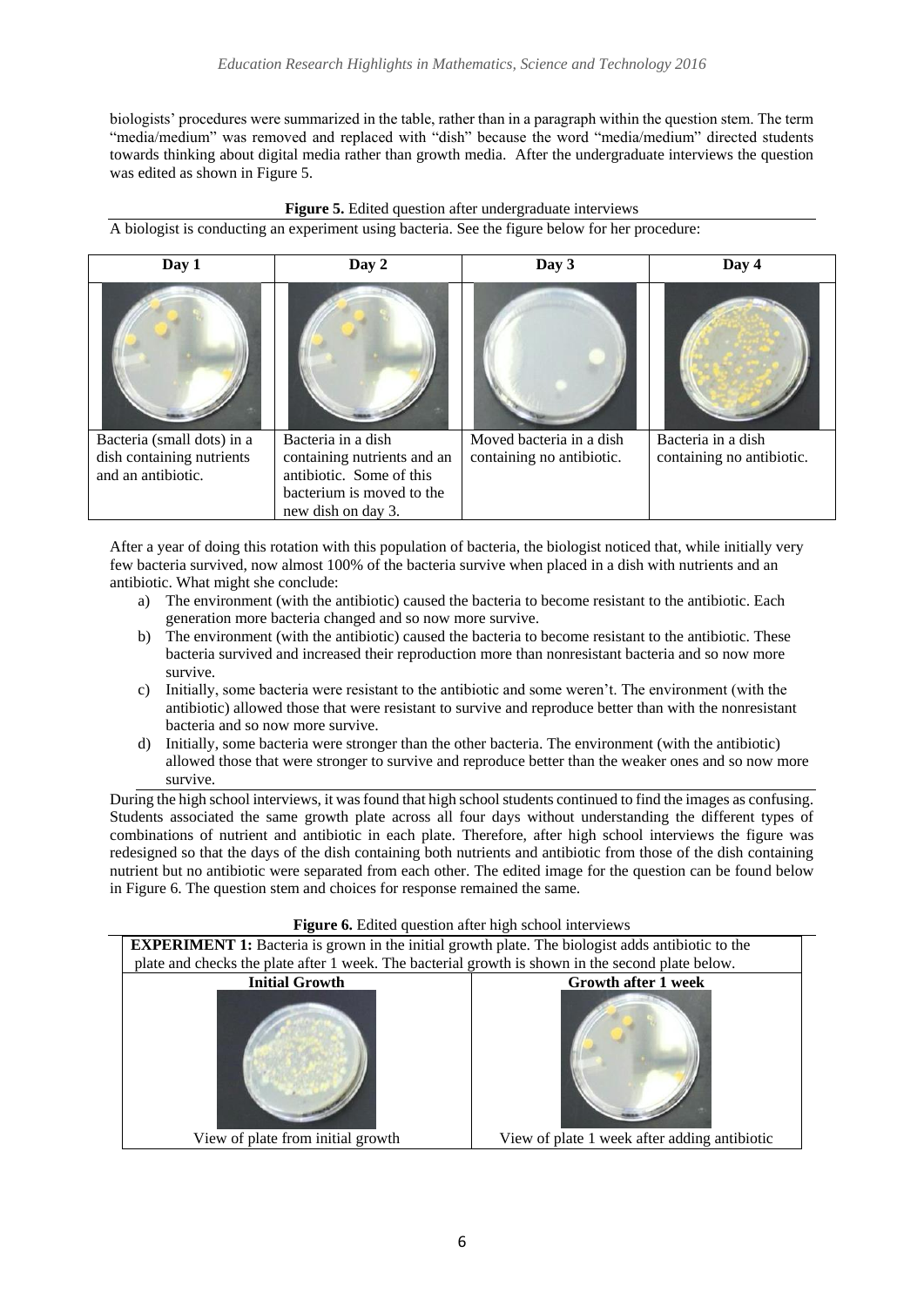

# **Exemplar III: Unanticipated Alternative Conceptions**

The final exemplar assessment item represents an example of a question displaying unanticipated alternative conceptions held by students. This validity concern emerged only during student interviews, and thus was not identified during the expert panel critique. The original item (Figure 7) was adapted from the Diagnostic Question Clusters related to Tracing Matter in Dynamic Systems assessment (Wilson, Anderson, Heidemann, Merrill, Merritt, Richmond, Silbey, & Parker, 2006). This question was incorporated into the S-BCI because the item aligned with the S-BCI's Energy and Matter Core Concept (Tables 1 and 2).

## **Figure 7.** Original question (Wilson et al., 2006)

A mature maple tree can have a mass of more than a ton (dry mass, after removing the water), yet it starts from a seed that weighs less than 2 grams. Which of the following processes contributes the most to this huge increase in biomass?

- a. Absorption of mineral substances from the soil via the roots.
- b. Absorption of organic substances from the soil via the roots.
- c. Absorption of carbon dioxide into molecules by green leaves.
- d. Absorption of water from the soil into molecules by green leaves.
- e. Absorption of solar radiation from the sun by green leaves.

While no edits were made following undergraduate student interviews, high school student interviews indicated that the question stem needed to be revised. Removal of the phrase 'maple tree' from the original question stem occurred because it was discovered during the high school student interviews that a specific type of plant guided the student into thinking about more complex structures that contribute to the increase in weight. Using 'maple tree' rather than general 'plant seed' directed students towards thinking of possible mechanisms for increase in weight that are maple tree specific. After the high school interviews, the question was edited as shown in Figure 8.

## **Figure 8.** Edited question after high school interviews

A scientist weighed a plant seed and found that it was less than 1 gram. She planted the seed. When the seed was a height of 10 meters she weighed, it using a really big crane. She found it weighed over a ton. What do you think contributes most to this huge increase in weight?

- a. Absorption of mineral substances from the soil via the roots.
- b. Absorption of organic substances from the soil via the roots.
- c. Absorption of carbon dioxide into molecules by leaves.
- d. Absorption of water from the soil into molecules by leaves.
- e. Absorption of solar radiation from the sun by leaves.

# **CONCLUSION**

After the expert panels and student interviews, both an undergraduate and high school, the refined S-BCI questions totaled 52. Nine of the original 61 questions were considered invalid. The remaining 52 S-BCI questions will be moved forward in large scale quantitative testing. Within the interview stage both undergraduate and high school students understood the questions with a mix of students conceptually targeting, both alternative and accepted conceptions, indicating that the items on the S-BCI vary in difficulty and included a range of conceptions within